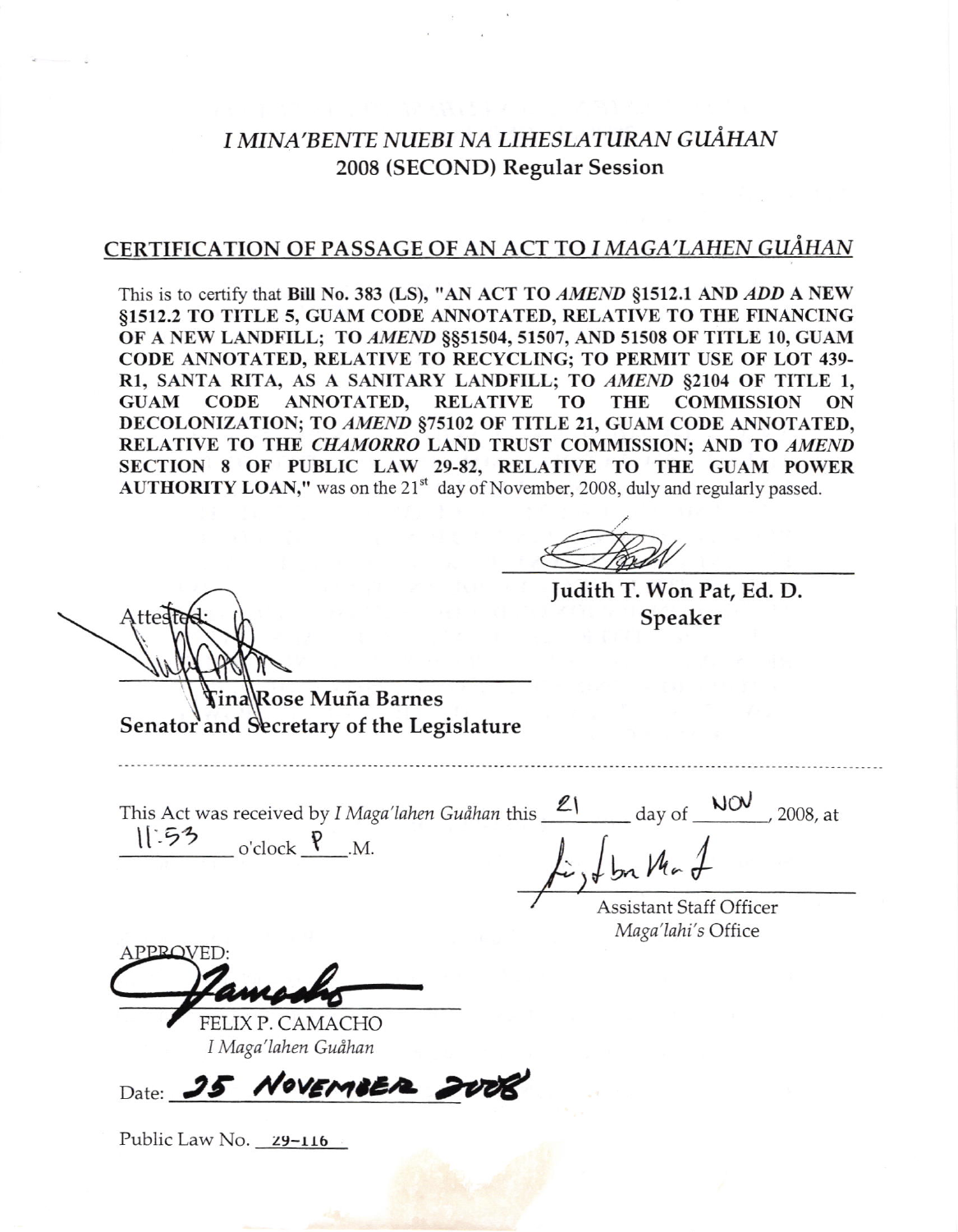## I MINA'BENTE NUEBI NA LIHESLATURAN GUAHAN 2008 (SECOND) Regular Session

#### Bill No.383 (LS)

As amended in the Committee of the Whole.

Introduced: Committee on Calendar

by request of I Maga'lahen Guåhan, the Govemor of Guam, in accordance with the Organic Act of Guam.

AN ACT TO AMEND §1512.1 AND ADD A NEW §1512.2 TO TITLE 5, GUAM CODE ANNOTATED, RELATIVE TO THE FINANCING OF A NEW LANDFILL; TO AMEND \$\$51504, 51507, AND 51508 OF TITLE 10, GUAM CODE ANNOTATED, RELATIVE TO RECYCLING; TO PERMIT USE OF LOT 439- RI, SANTA RITA, AS A SANITARY LANDFILL; TO AMEND \$2104 OF TITLE l, GUAM CODE ANNOTATED, RELATIVE TO THE COMMISSION ON DECOLONIZATION; TO AMEND §75102 OF TITLE 21, GUAM CODE ANNOTATED,<br>RELATIVE TO THE *CHAMORRO* LAND TRUST **CHAMORRO** COMMISSION; AND TO AMEND SECTION 8 OF PUBLIC LAW 29-82, RELATIVE TO THE GUAM POWER AUTHORITY LOAN.

### 1 BE IT ENACTED BY THE PEOPLE OF GUAM:

2 **Section 1.** Subsection (i) of §1512.1 of Title 5, Guam Code Annotated, is 3 hereby *amended* to read:

4 "(i) Use of Proceeds from the Sale of the Bonds. The proceeds from the sale of the bonds shall be used and are hereby appropriated to (i) pay the General Fund expenses described below in this Subsection, (ii) establish necessary reserves, (iii) pay expenses relating to the authorization, sale and issuance of the bonds, including, without limitation, printing costs,